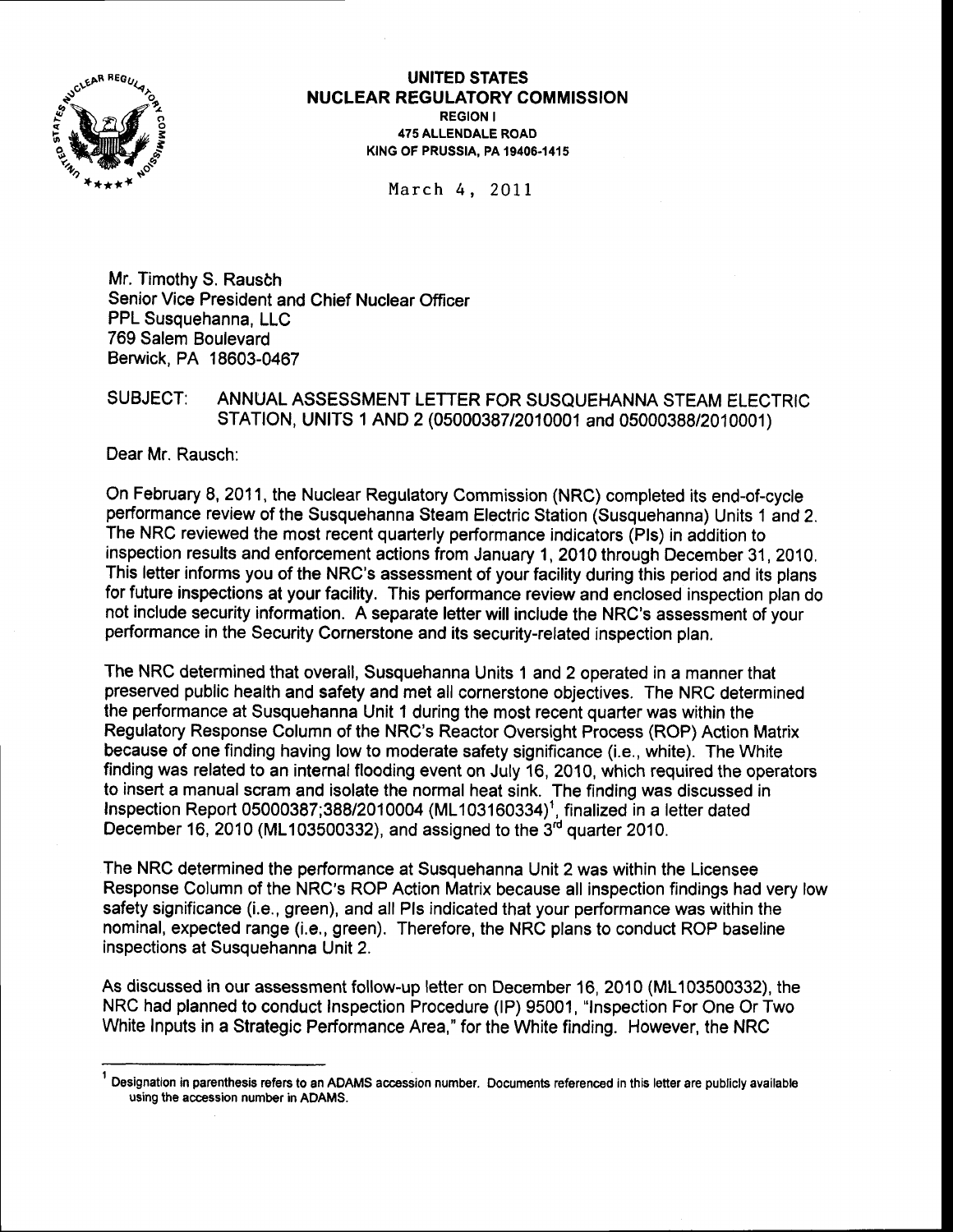T. Rausch <sup>2</sup>

acknowledges that while outside of the 2010 assessment period, the unplanned scram of January 25,2011, will cause Unit 1 to transition to the Degraded Cornerstone Column of the NRC's Action Matrix once the 1<sup>st</sup> quarter 2011 PI data for unplanned scrams is reported. As a result, the NRC will provide additional regulatory oversight to include a supplemental inspection using lP 95002, "lnspection for One Degraded Cornerstone or Any Three White Inputs in a Strategic Performance Area," when your staff notifies us of your readiness for this inspection. The lP 95002 inspection is conducted to provide assurance that the root causes and contributing causes of individual and collective risk'significant performance issues are understood, independently assess the extent of condition and extent of cause of individual and collective risk significant performance issues, and provide assurance that licensee corrective actions for risk significant performance issues are sufficient to address the root causes and contributing causes and prevent recurrence. On March 1,2011, the PPL Manager- Regulatory Affairs (M Crowthers), informed the NRC that PPL requests that the NRC conduct the more detailed lP 95002 (in lieu of the previously planned lP 95001 inspection) to review and potentially close both the White finding and Pl.

The NRC identified a cross-cutting theme during this assessment period in the Corrective Action Program (CAP) component of the Problem ldentification and Resolution (Pl&R) cross-cutting area, Specifically, PPL had four findings with a Pl&R cross-cutting aspect of P.1(c) Corrective Action Program - Evaluation of Identified Problems. These findings included a White finding related to the July flooding event (ML103160334) and Green, non-cited violations related to control of Maintenance and Test Equipment (ML1 10400284), repetitive failures of the Control Structure Chillers (ML102250028), and the failure to correct inaccurate information in an Emergency Operating Procedure (ML100740339).

The NRC acknowledges that PPL completed a common cause analysis that identified evaluation weaknesses near the end of the  $4<sup>th</sup>$  quarter of 2010, and that PPL developed corrective actions which will be implemented during the  $1<sup>st</sup>$  and  $2<sup>nd</sup>$  quarters of 2011. Notwithstanding, the NRC noted that PPL had a number of opportunities during 2010 to identify and address evaluation weaknesses prior to our identification of this cross-cutting theme. Significant among these opportunities was a biennial Pt&R inspection (ML100740339) that identified programmatic CAP weaknesses during January 2010, ln our evaluation of whether a substantive cross-cutting issue (SCCI) exists, the NRC staff did not have a concern with PPL's scope of efforts or progress to date to address the cross-cutting theme, once identified. Specifically, PPL has implemented corrective actions commensurate with the significance of the issues, and a reasonable duration of time has not yet passed to determine if these aclions will be effective in substantially mitigating the theme. Therefore, the NRC determined that a SCCI does not exist in the Pl&R cross-cutting area at this time.

The NRC will monitor your scope of efforts and progress in addressing the cross-cutting theme through the baseline inspection program and lP 95002 supplemental inspection to assess the adequacy of your efforts and to determine whether a continuing cross-cutting theme and SCCI should be assigned during subsequent assessment periods.

From January 1 to December 31, 2010, the NRC issued one severity level lV traditional enforcement violation associated with impeding the regulatory process (ML110400284). Therefore, the NRC plans to conduct lP 92702, "Follow-up on Traditional Enforcement Actions including Violations, Deviations, Confirmatory Action Letters, Confirmatory Orders, and Alternative Dispute Resolution Confirmatory Orders," to followup on this violation,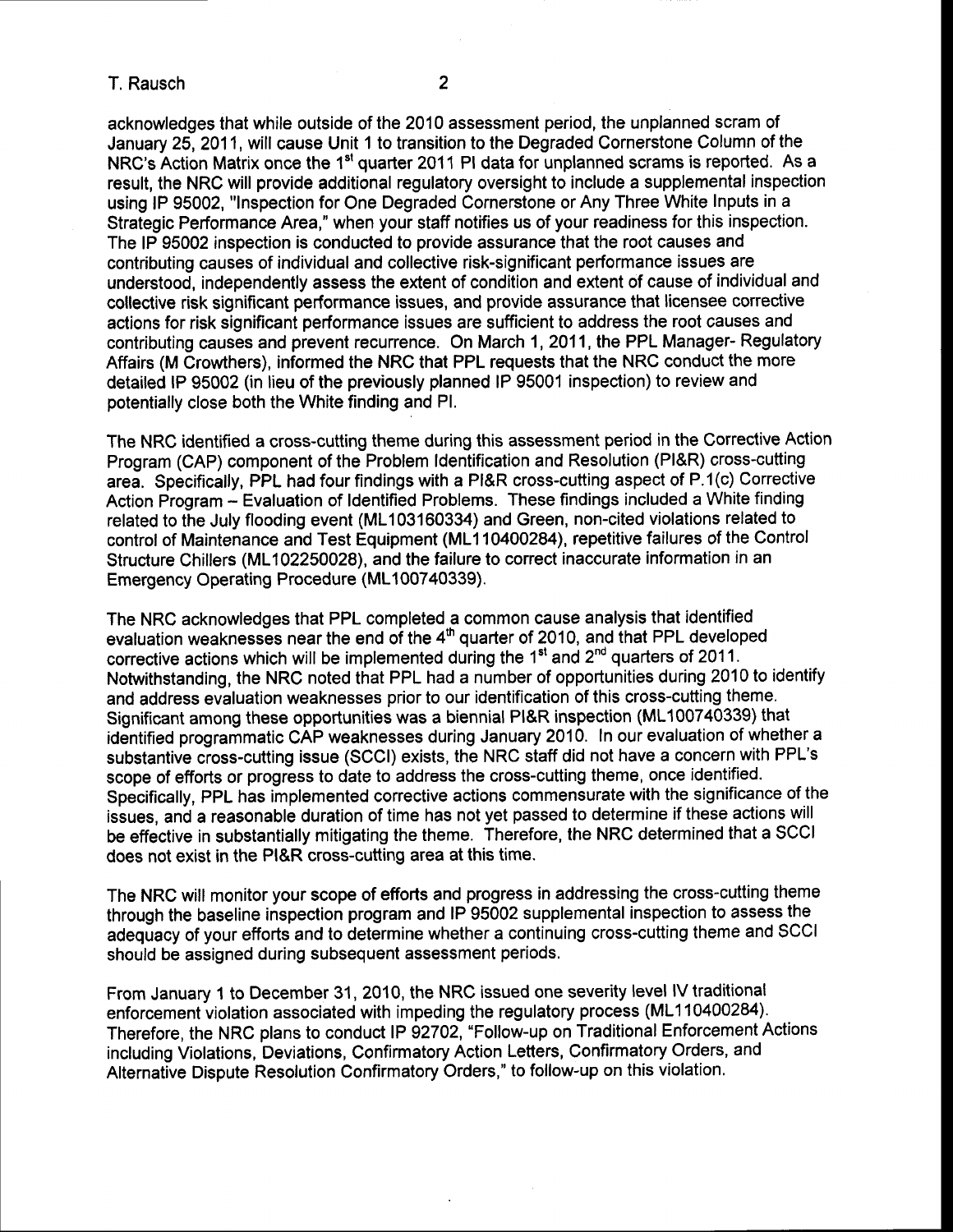## T. Rausch 3

The enclosed inspection plan details the inspections, less those related to physical protection, scheduled through June 30, 2012. Routine inspections performed by resident inspectors are not included in the inspection plan. The inspections listed during the last nine months of the inspection plan are tentative and may be revised at the mid-cycle performance review. The NRC provides the inspection plan to allow for the resolution of any scheduling conflicts and personnel availability issues. The lP 95002 inspection will be scheduled and conducted within 180 days of when you formatly inform the NRC that you are ready for this inspection. In addition to the baseline inspections, we also plan on conducting lP 71004 regarding Unit 2 power up-rate activities and the lP 92702 follow-up inspection discussed above, The NRC will contact you as soon as possible to discuss changes to the inspection plan should circumstances warrant.

In accordance with 10 CFR 2.390 of the NRC's "Rules of Practice," a copy of this letter and its enclosure will be made available electronically for public inspection in the NRC Public Document Room or from the Publicly Available Records (PARS) component of NRC's Agencywide Documents Access and Management System (ADAMS). ADAMS is accessible from the NRC website at http://www.nrc.gov/reading-rm/adams.html (the Public Electronic Reading Room).

Please contact Paul Krohn at 610-337-5120 with any questions you have regarding this letter.

Sincerely,

Darrell J Roberts, Director Division of Reactor Projects

Docket Nos. 50-387; 50-388 License Nos. NPF-14, NPF-22

cc wlencl: Distribution via ListServ Susquehanna Inspection/ Activity Plan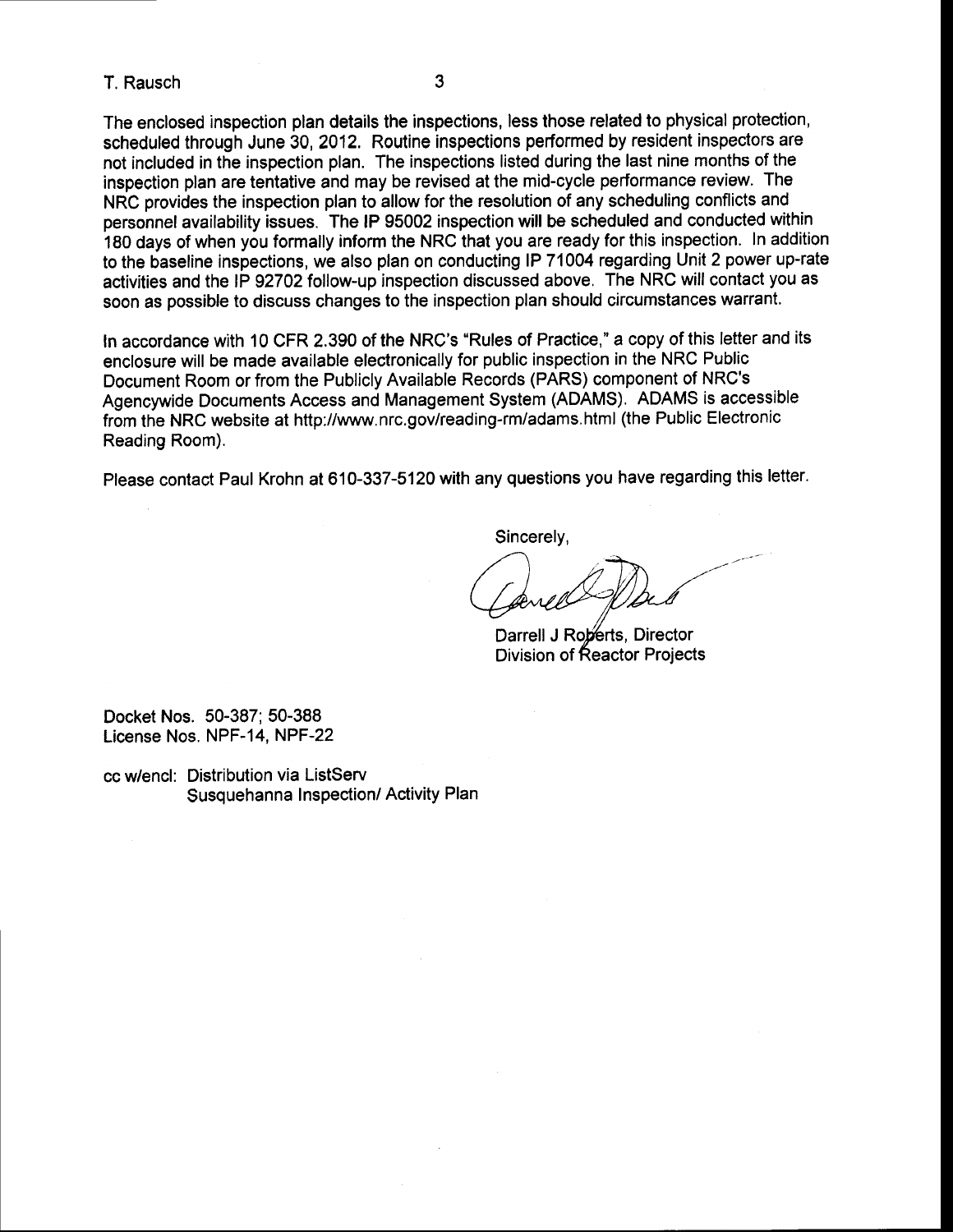### T. Rausch 3

The enclosed inspection plan details the inspections, less those related to physical protection, scheduled through June 30, 2012. Routine inspections performed by resident inspectors are not included in the inspection plan. The inspections listed during the last nine months of the inspection plan are tentative and may be revised at the mid-cycle performance review. The NRC provides the inspection plan to allow for the resolution of any scheduling conflicts and personnel availability issues. The lP 95002 inspection will be scheduled and conducted within 180 days of when you formally inform the NRC that you are ready for this inspection. In addition to the baseline inspections, we also plan on conducting lP 71004 regarding Unit 2 power up-rate activities and the lP 92702 follow-up inspection discussed above. The NRC will contact you as soon as possible to discuss changes to the inspection plan should circumstances warrant.

In accordance with 10 CFR 2.390 of the NRC's "Rules of Practice," a copy of this letter and its enclosure will be made available electronically for public inspection in the NRC Public Document Room or from the Publicly Available Records (PARS) component of NRC's Agencywide Documents Access and Management System (ADAMS). ADAMS is accessible from the NRC website at http://www.nrc.gov/reading-rm/adams.html (the Public Electronic Reading Room).

Please contact Paul Krohn at 610-337-5120 with any questions you have regarding this letter.

Sincerely, /RA/ Darrell J Roberts, Director Division of Reactor Projects

Docket Nos. 50-387; 50-388 License Nos. NPF-14, NPF-22

cc w/encl: Distribution via ListServ Susquehanna lnspection/ Activity Plan

| Distribution w/encl: (via e-mail) | S.   |
|-----------------------------------|------|
| .W. Dean, RA                      | Р.   |
| D. Lew. DRA                       | J.   |
| D. Roberts, DRP                   | S.   |
| P. Wilson, DRS                    | J. I |
| J. Clifford, DRP                  | DF   |
| P. Krohn, DRP                     | Ν.   |
| A. Rosebrook, DRP                 | D.   |
| E. Torres, DRP                    | D.   |

Ibarrola, DRP Finney, DRP, SRI Greives, DRP, RI Farrell, DRP, OA Trapp, RI OEDO RS Branch Chiefs (6) McNamara, RI, SLO Tifft, RI, SLO Screnci, RI, PAO

N. Sheehan, Rl, PAO R. Barkley, Rl, ORA RidsNrrPMSusquehannaResource RidsNrrDirslpab RidsNrrDorlLpl1-1 Resource ROPreports Resource ROPassessment Resource

#### SUNSI REVIEW COMPLETE: AAR (Reviewer's Initials) ML110620317

DOC NAME S:/ROP-11 EOC Review/Branch 4/SUS/Susquehanna 2010 EOC Letter Rev5 - Theme.doc

After declaring this document "An Official Agency Record" it will be released to the Public.

To receive a copy of this document, indicate in the box: "C" = Copy without attachment/enclosure "E" = Copy with attachment/enclosure "N" = No copy

| <b>IOFFICE</b><br>mmt | <b>RI/DRP</b>                  | _______<br>RI/DRP | ספח/וג       |  |  |  |
|-----------------------|--------------------------------|-------------------|--------------|--|--|--|
| <b>INAME</b>          | IPKrohn/PGK<br>ARosebrook/ AAR |                   | DRoberts/DJR |  |  |  |
| <b>IDATE</b>          | 02/14/11                       | .13/01<br>11 1    | 03/02 /11    |  |  |  |
|                       | <b>OFFICIAL RECORD COPY</b>    |                   |              |  |  |  |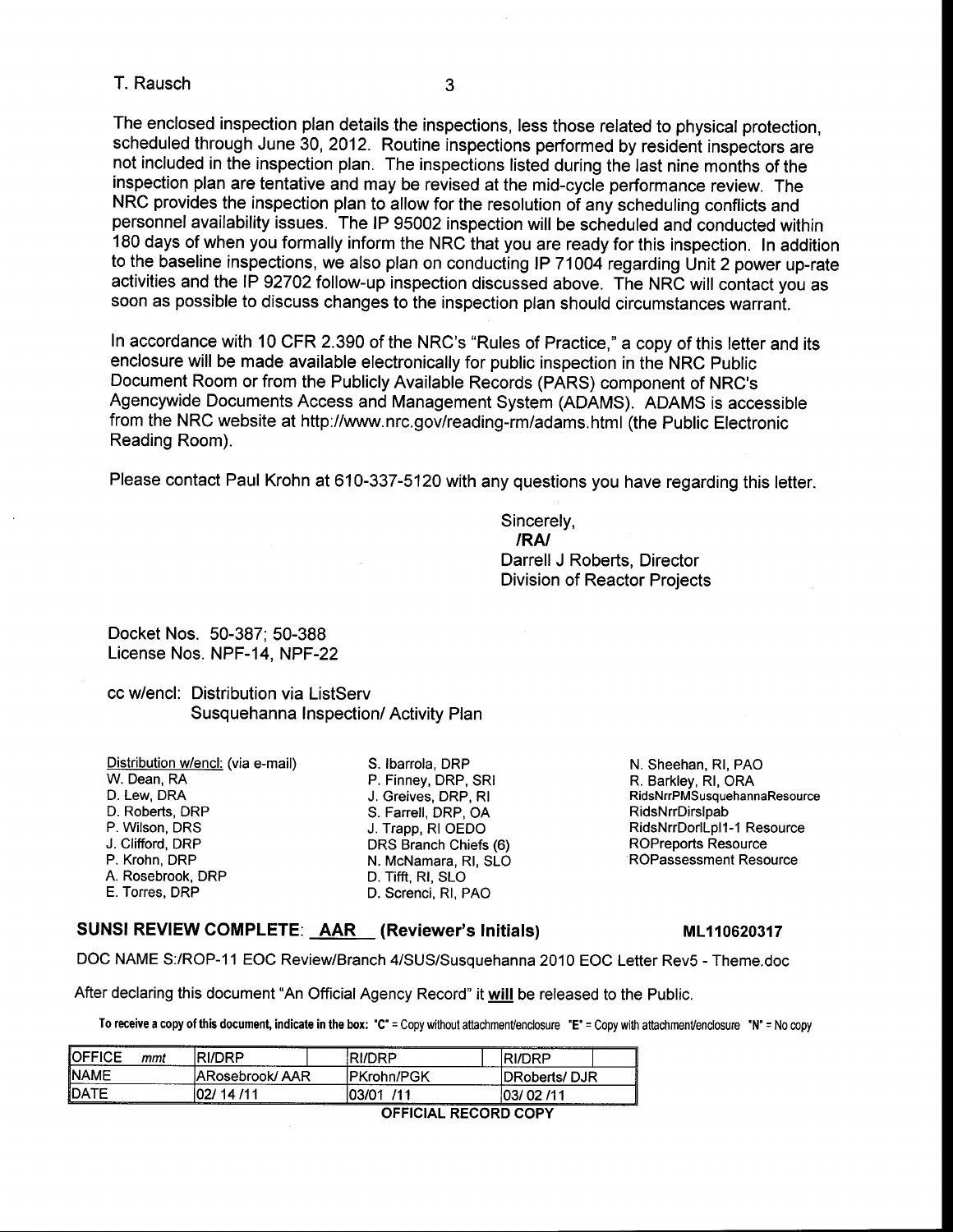Page 1 of 2

02/15/2011 09:32:58

#### Report 22

# Susquehanna **Inspection / Activity Plan**

01/01/2011 - 06/30/2012

| <b>Planned Dates</b><br>Unit<br>End<br><b>Number</b><br><b>Start</b> |            |                            |              | No. of Staff                                                                                       |                      |  |
|----------------------------------------------------------------------|------------|----------------------------|--------------|----------------------------------------------------------------------------------------------------|----------------------|--|
|                                                                      |            | <b>Inspection Activity</b> | <b>Title</b> | on Site                                                                                            |                      |  |
|                                                                      |            |                            | 12/13EXM     | - INITIAL OPERATOR LICENSING EXAM                                                                  | 3                    |  |
| -1                                                                   | 01/17/2011 | 01/21/2011                 | U01793       | FY11- SUSQUEHANNA U1&2 INITIAL OPERATOR LICENSING EXAM                                             |                      |  |
|                                                                      |            |                            | 1/9EXAM      | - SUSQUEHANNA INITIAL EXAM                                                                         | 6                    |  |
| 1                                                                    | 12/12/2011 | 12/16/2011                 | U01842       | FY12-SUSQ INITIAL OPERATOR LICENSING EXAM                                                          |                      |  |
| 1                                                                    | 01/16/2012 | 01/20/2012                 | U01842       | FY12-SUSQ INITIAL OPERATOR LICENSING EXAM                                                          |                      |  |
|                                                                      |            |                            | 71124        | $-HP$                                                                                              | 1                    |  |
| 1, 2                                                                 | 03/21/2011 | 03/25/2011                 | IP 2515/179  | Verification of Licensee Responses to NRC Requirement for Inventories of Materials Tracked in NSTS |                      |  |
| 1, 2                                                                 | 03/21/2011 | 03/25/2011                 | IP 71124.01  | Radiological Hazard Assessment and Exposure Controls                                               |                      |  |
| 1, 2                                                                 | 03/21/2011 | 03/25/2011                 | IP 71124.02  | Occupational ALARA Planning and Controls                                                           |                      |  |
| 1, 2                                                                 | 03/21/2011 | 03/25/2011                 | IP 71124.03  | In-Plant Airborne Radioactivity Control and Mitigation                                             |                      |  |
| 1, 2                                                                 | 03/21/2011 | 03/25/2011                 | IP 71124.05  | Radiation Monitoring Instrumentation                                                               |                      |  |
|                                                                      |            |                            | 7111108G     | - U2 INSERVICE INSPECTION                                                                          | $\mathbf 1$          |  |
| $\mathbf{2}$                                                         | 04/11/2011 | 04/15/2011                 | IP 7111108G  | Inservice Inspection Activities - BWR                                                              |                      |  |
|                                                                      |            |                            | 71004        | - UNIT 2 POWER UPRATE INSPECTION                                                                   | $\overline{2}$       |  |
| $\overline{2}$                                                       | 04/05/2011 | 05/15/2011                 | IP 71004     | Power Uprate                                                                                       |                      |  |
|                                                                      |            |                            | 71124        | - HP                                                                                               | $\mathbf{1}$         |  |
| $\overline{2}$                                                       | 05/02/2011 | 05/06/2011                 | IP 71124.01  | Radiological Hazard Assessment and Exposure Controls                                               |                      |  |
| 2                                                                    | 05/02/2011 | 05/06/2011                 | IP 71124.02  | Occupational ALARA Planning and Controls                                                           |                      |  |
| 2                                                                    | 05/02/2011 | 05/06/2011                 | IP 71124.03  | In-Plant Airborne Radioactivity Control and Mitigation                                             |                      |  |
|                                                                      |            |                            | TRI FIRE     | - TRIENNIAL FIRE PROTECTION INSPECTION                                                             | 4                    |  |
| 1, 2                                                                 | 06/06/2011 | 06/10/2011                 | IP 7111105T  | Fire Protection [Triennial]                                                                        |                      |  |
| 1, 2                                                                 | 06/20/2011 | 06/24/2011                 | IP 7111105T  | Fire Protection [Triennial]                                                                        |                      |  |
|                                                                      |            |                            | 71124        | - REMP                                                                                             | $\mathbf{1}$         |  |
| 1, 2                                                                 | 06/06/2011 | 06/10/2011                 | IP 71124.07  | Radiological Environmental Monitoring Program                                                      |                      |  |
|                                                                      |            |                            | 92702        | - FOLLOW UP CA MSPI SLIV VIOLATION                                                                 | $\mathbf{1}$         |  |
| 1, 2                                                                 | 05/30/2011 | 06/30/2011                 | IP 92702     | Followup On Corrective Actions For Violations And Deviations                                       |                      |  |
|                                                                      |            |                            | 711111B      | - SUSQ REQUAL INSP W/ P/F RESULTS                                                                  | $\mathbf{z}$         |  |
| 1, 2                                                                 | 09/19/2011 | 09/23/2011                 | IP 7111111B  | Licensed Operator Requalification Program                                                          |                      |  |
|                                                                      |            |                            | TI-177       | - MANAGING GAS ACCUMULATION IN ECCS                                                                | $\mathbf{3}$         |  |
| 1, 2                                                                 | 08/29/2011 | 09/02/2011                 | IP 2515/177  | Managing Gas Accumulation In Emergency Core Cooling, Decay Heat Removal & Containment Spray System |                      |  |
|                                                                      |            |                            |              | EP PROGR - EP PROGRAM INSPECTION                                                                   | $\blacktriangleleft$ |  |
| 1, 2                                                                 | 10/10/2011 | 10/14/2011                 | IP 7111402   | Alert and Notification System Testing                                                              |                      |  |
| 1, 2                                                                 | 10/10/2011 | 10/14/2011                 | IP 7111403   | Emergency Preparedness Organization Staffing and Augmentation System                               |                      |  |
| 1, 2                                                                 | 10/10/2011 | 10/14/2011                 | IP 7111404   | Emergency Action Level and Emergency Plan Changes                                                  |                      |  |
| 1, 2                                                                 | 10/10/2011 | 10/14/2011                 | IP 7111405   | Correction of Emergency Preparedness Weaknesses and Deficiencies                                   |                      |  |
|                                                                      |            |                            |              |                                                                                                    |                      |  |

This report does not include INPO and OUTAGE activities.<br>This report shows only on-site and announced inspection procedures.